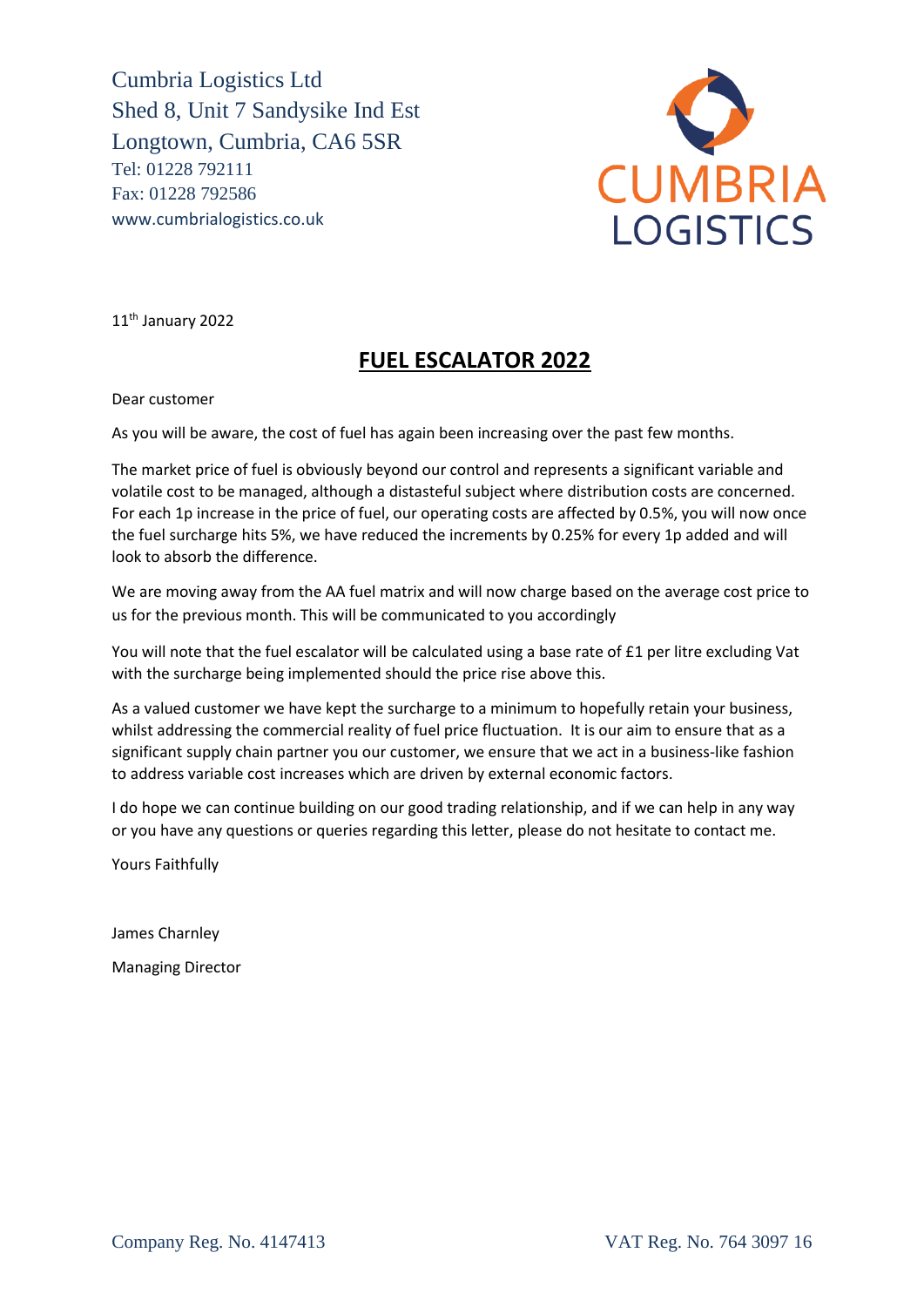Cumbria Logistics Ltd Shed 8, Unit 7 Sandysike Ind Est Longtown, Cumbria, CA6 5SR Tel: 01228 792111 Fax: 01228 792586 www.cumbrialogistics.co.uk



| FUEL ESCALATOR SURCHARGE INDEX 2022 onwards  |                      |                    |
|----------------------------------------------|----------------------|--------------------|
| FUEL PRICE - PENCE PER LITRE (EXCULDING VAT) |                      |                    |
| <b>AT LEAST</b>                              | <b>BUT LESS THAN</b> | <b>SURCHARGE %</b> |
| $1.00\,$                                     | $1.01\,$             | 0.5                |
| 1.01                                         | 1.02                 | 1.00               |
| 1.02                                         | 1.03                 | 1.50               |
| 1.03                                         | 1.04                 | 2.00               |
| 1.04                                         | 1.05                 | 2.50               |
| 1.05                                         | 1.06                 | 3.00               |
| 1.06                                         | 1.07                 | 3.50               |
| 1.07                                         | 1.08                 | 4.00               |
| 1.08                                         | 1.09                 | 4.50               |
| 1.09                                         | 1.10                 | 5.00               |
| $1.10\,$                                     | $1.11\,$             | 5.25               |
| 1.11                                         | 1.12                 | 5.50               |
| 1.12                                         | 1.13                 | 6.00               |
| 1.13                                         | 1.14                 | 6.25               |
| 1.14                                         | 1.15                 | 6.50               |
| 1.15                                         | $1.16\,$             | 6.75               |
| 1.16                                         | 1.17                 | 7.00               |
| 1.17                                         | $1.18\,$             | 7.25               |